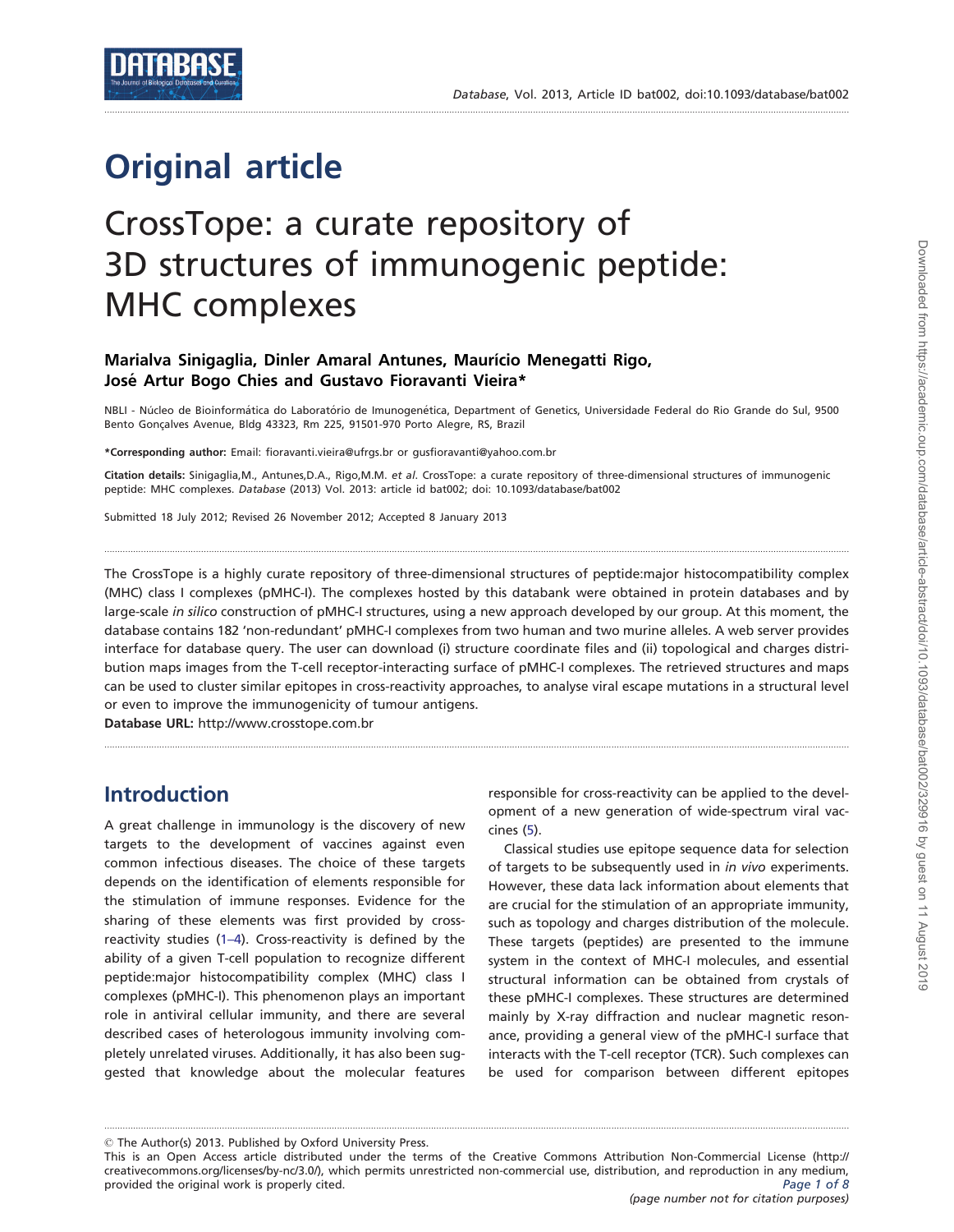presented by the same MHC or the same epitope presented by different MHC alleles, and they can be applied on vaccinology studies, pathogenesis of autoimmune diseases, as well as for the selection of therapeutic targets for cancer treatment. However, the number of pMHC-I structures available at the Protein Data Bank (PDB) is extremely low compared with the number of different pMHC-I complexes that can be generated by the combination of a given MHC-I allele and potential pathogen-derived immunogenic targets (thousands in a single pathogen). Until September 2012, there were  $\sim$ 430 pMHC-I structures available at PDB ([http://www.rcsb.org\)](http://www.rcsb.org), including redundant complexes, and  $\sim$ 6252 human MHC-I alleles described at the HLA (Human leucocyte antigens) Nomenclature website ([http://hla.alleles.org/nomenclature/s](http://hla.alleles.org/nomenclature/)tats.html), encoding  $\sim$ 4578 different proteins (allotypes). Additionally, the process of protein crystallization is highly costly and time-consuming for a large-scale prospecting study of therapeutic targets. An interesting alternative is the acquisition of such structures through in silico approaches (molecular modelling), which are considerably faster and cheaper.

There are already some crystal structures of pMHC complexes available, and there are many softwares and databases allowing reliable homology modelling of proteins, such as Modeller ([6](#page-6-0)), ModBase [\(7\)](#page-6-0), HHPred [\(8\)](#page-6-0), Phyre ([9\)](#page-6-0), I-tasser [\(10](#page-6-0)) and so forth. However, it is important to note that pMHC modelling is not a trivial homology modelling procedure, and there are no available servers able to generate reliable models of pMHC complexes. To understand the complexity of this topic, we must divide the problem into 'MHC modelling' and 'peptide modelling'. The MHC 3D structure is conserved in terms of secondary structure and global arrangement of its heavy chain domains, which allow successful modelling of different alleles, even using as template an MHC allele with important differences in the cleft conformation. For instance, our group was able to perform the cross-modelling of two different murine MHC-I alleles, H2-D<sup>b</sup> and H2-K<sup>b</sup>, demonstrating that our modelling procedure with Modeller software was able to reproduce all aspects of the MHC-I cleft, despite the known differences in the template [\(11](#page-6-0)). On the other hand, there is no completely reliable template to perform epitope modelling inside the MHC cleft. ModBase ([7](#page-6-0)), for instance, has tools to model small peptides, but here we are not discussing the natural folding of a given peptide. As previously discussed by our group, the conformation of the peptide inside the MHC-I cleft is not given by its amino acid sequence or its own properties, but it is rather imposed by the MHC-I cleft conformation and requirements ([12](#page-6-0)). Even the very same peptide will adopt different conformations when presented by different MHC-I alleles ([13\)](#page-6-0); therefore, even if the same epitope is already available in a pMHC-I

.............................................................................................................................................................................................................................................................................................

crystal structure, it might not be a good template for modelling.

We have considered these issues to develop a reliable technique for building pMHC-I complexes (D1-EM-D2) [\(12\)](#page-6-0), which has been validated for human (HLA-B\*27:05 and HLA-A\*02:01) and murine alleles (H2-K<sup>b</sup> and H2-D<sup>b</sup>). Some alternative in silico techniques to construct pMHC complexes have already been developed [\(14–16](#page-6-0)), but the question relying above all current available approaches is how reliable are these modelled structures, considering the importance of the information that they carry? In immunology, it is not enough for a model to just meet the basic stereochemical conditions of molecular modelling. For instance, disagreements in the residues that contact the TCR could compromise approaches that attempt to explain subtle differences between epitopes presented by a given MHC-I allele ([17](#page-7-0)). Differences among the available methods for pMHC structure prediction can be found in a recent review published by Antunes et al. [\(18\)](#page-7-0). In our procedure, we are (i) using a high-resolution X-ray structure from the MHC of interest, which we will call 'MHC donor', (ii) fitting the target epitope backbone to an allele-specific pattern conformation (previously determined) and (iii) using a reliable molecular docking software [\(19\)](#page-7-0) to identify the best conformation for each epitope's side chain inside the cleft. Furthermore, we also perform an energy minimization step of the entire pMHC structure—to adjust the 'MHC donor' cleft to this new epitope—followed by a second round of molecular docking. A general overview of this modelling process is depicted in [Figure 1.](#page-2-0) The accuracy of our approach was confirmed by blind reproduction of crystal pMHC structures, presenting 8mers, 9mers and 10mers, including human and murine restricted peptides. Forty-six crystal structures were successfully reproduced with Rootmean-square deviation (RMSD) values of  $1.754 \pm 0.4675$  Å (for all epitope atoms, not only backbone atoms) ([12](#page-6-0)). Besides to provide complexes with low-RMSD values when compared with the reproduced crystal structures, our approach was also able to reproduce the molecular characteristics of the TCR-interacting surfaces ([Figure 2](#page-2-0)). This approach was successfully applied to identify molecular features involved with immunogenicity variation among naturally occurring variants of an immunodominant hepatitis C virus (HCV)-derived epitope, indicating a shared pattern of charges distribution among complexes that stimulate an immune response [\(20\)](#page-7-0). In addition, it is important to consider the difficulty to reproduce currently proposed approaches, and the limited access to the data already generated by them. Considering these issues, the CrossTope Structural Data Bank was created: the first repository of 3D structures exclusively of peptide:MHC complexes, including curated data on immunogenicity, similarity relationships and cross-reactivity.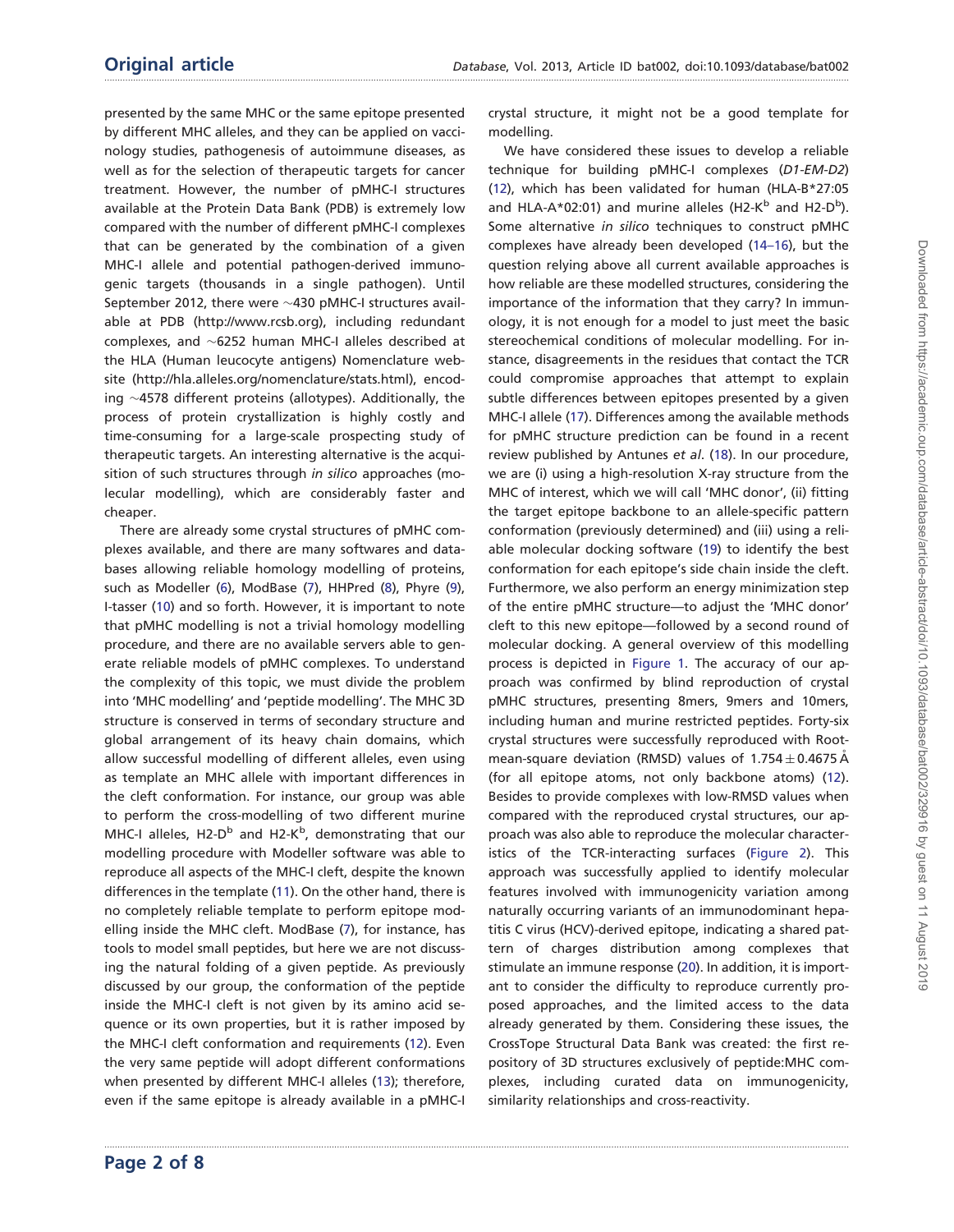<span id="page-2-0"></span>

Figure 1. Flowchart of the D1-EM-D2 approach. The structure of a given pMHC complex not yet determined by experimental methods can be modelled through the sequential use of Docking–Energy Minimization–Docking (D1-EM-D2). The linear amino acid sequence of this peptide can be used as input for a PyMOL script (a) that generates a coordinate file (PDB) of the target epitope, fitting this backbone conformation to an allele-specific pattern. A reference crystal structure with the MHC of interest is used as an 'MHC donor', removing the epitope from its cleft. The 'MHC donor' and the 'Epitope 3D' are used as input for a molecular docking with Autodock Vina (b), generating a new pMHC. In this step, only the side chains of the epitope remain flexible, whereas the epitope backbone and the entire MHC structure will be kept rigid. To adjust the MHC cleft to this new epitope, an energy minimization (EM) step of the complete pMHC complex is performed with Gromacs package (c), followed by a second docking (D2) (d), which will generate the optimized final structure of the desired pMHC complex.



Figure 2. Comparison between modelled pMHCs and crystal structures. Three complexes obtained through D1-EM-D2 approach (A–C) were compared with crystal structures presenting the same epitopes in the context of the same human MHC allele (D–F). These crystal structures were included in the CrossTope DB under the IDs A0201\_0095, A0201\_0101 and A0201\_0102, respectively. The modelled structures are similar to the reference crystal structure, especially regarding the charges distribution pattern over the TCR-interacting surface. Minor topology differences, mainly in side chain orientations, are observed because of random differences in the crystallization process. The 2V2W crystal was used as 'MHC donor' to build the three modelled complexes.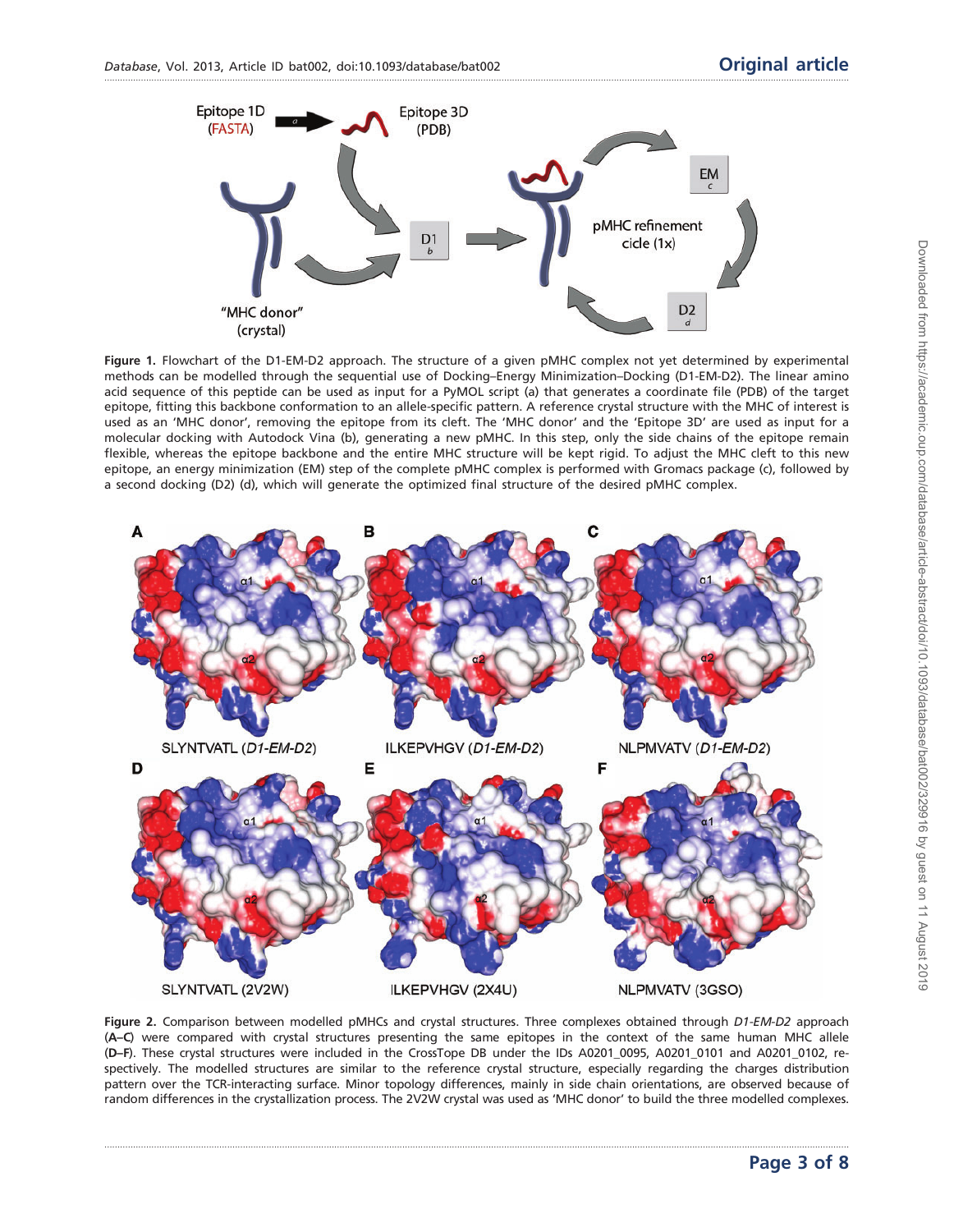## Structures construction and obtention, query and retrieval

CrossTope database consists of structures built through our previously commented approach and by crystallographic structures obtained from the Protein Data Bank. In the first case, new pMHC complexes are continuously included through manual curation of updated literature, searching for immunogenic epitopes that will pass through our modelling process (Figure 3A). Immunogenic epitopes included in the CrossTope database are supposed to elicit an in vitro and/or in vivo CTL immune response. Such response must have been experimentally tested. Information about the epitope immunogenicity is provided in the section 'Epitope Information', item 'Immunological background'. In the same page, there is a reference that presents the tests that testify the epitope immunogenicity, as well a link to the Immune Epitope Database (Epitope ID by IEDB), where such information will also be found (in a more detailed way). This same literature revision criterion, searching for experimental evidence, was used to retrieve cross-reactive epitopes. Such information was also manually curated. In the second case, crystallographic structures are included by the search of MHC crystals also complexed with immunogenic epitopes (Figure 3B). When the search for crystals recover two structures from the same peptide:MHC complex (considered as redundant structures), only the best resolution structure is included in CrossTope database. Information regarding the inclusion of each complex is available on the main page of each complex, specifically in the item 'Structure Type', section 'Complex Information'. Structure that was obtained by the modelling process is indicated as 'Model (D1-EM-D2)' and crystal structures as 'Crystal', with its respective PDB ID, which is linked to the PDB structure into the RCSB Protein Data Bank. It is important to note that the CrossTope database contains specially models, and the crystals are the minority. As previously commented, the crystals inclusion criteria follow a manual curated process, searching for structures containing immunogenic epitopes. Thus, it is possible that some crystals already available have not yet been included.

At the time of writing CrossTope contained 182 'non-redundant' structures deposited (169 models and 13 crystals) that belong to two different human alleles (HLA-A\*02:01 and HLA-B\*27:05) and two murine alleles (H2- $D^b$  and H2-K<sup>b</sup>). As aforementioned, we have included only crystals with immunogenic, non-redundant epitopes, i.e. crystals of the same MHC complexed with different epitopes. Crystals presenting mutations in the MHC  $\alpha$ -chains were also excluded. In this way, our crystal sample is inferior to the total number of pMHC-I structures available in PDB. The search for structures can be done by several ways: by MHC allele (this option also presents the image of the



Figure 3. Flowchart of the inclusion of new complexes. (A) New pMHC complexes are continuously included through manual curation of updated literature, searching for immunogenic epitopes that will pass through our modelling process (D1-EM-D2). (B) Structural databanks are continuously searched for pMHCs carrying immunogenic epitopes. In this process, pMHC/TCR complexes and complexes presenting mutations on MHC  $\alpha$ -chain are excluded. When the search recovers two structures from the same pMHC (considered as redundant structures), only the best resolution structure is included in CrossTope database.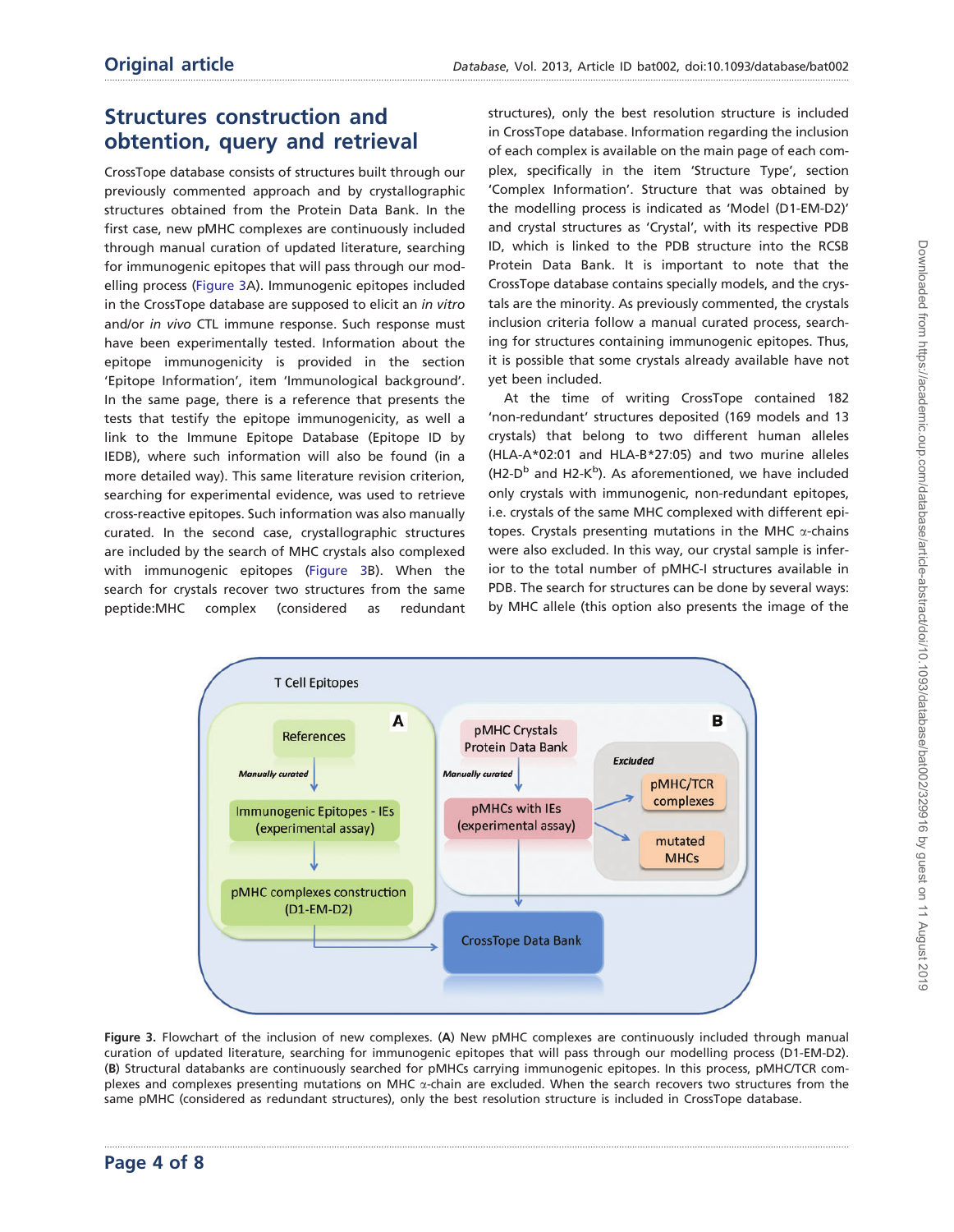structural pattern adopted by the epitope for the respective allele); by peptide sequence; by source protein; and by source organism. The search returns an immunogenic target list, except when the search is done for a specific sequence of the peptide. By clicking the plus icon in a specific epitope from the list, an output containing a complete description (manually curated) of that target is generated ([Figure 4\)](#page-5-0): complex code, source protein and source organism, epitope position, immunological background (crossreactivity data and immunogenicity degree presented by the epitopes) and original reference of the epitopes, as well as links to the major databases in the area (NCBI: <http://www.ncbi.nlm.nih.gov/>; Uniprot: [http://www.uni](http://www.uniprot.org/) [prot.org/;](http://www.uniprot.org/) and IEDB: [http://www.iedb.org/\)](http://www.iedb.org/). At the bottom of the page, there is a JAVA-integrated molecular viewer, JMOL ([21\)](#page-7-0), where it is possible to perform the initial visual inspection of the complexes. Below, it is possible to download structural coordinates in .pdb format file, as well as topology and charges distribution files  $(-5/545)$  and  $-10/110$ kiloteslas) in .jpg format, which can also be viewed online at the top of the page. It is also possible to select two epitopes from the list and compare them via the 'compare' option. This function facilitates the comparison of the topology and charges distribution of TCR-interacting surfaces from two pMHC-I complexes, to inspect putative targets for stimulation of cross-reactivity against different epitopes (see the example later in the text).

### Example—use of multivariate statistical methods for structural virtual screening of cross-reactive targets

A well-known case of cross-recognition involving the epitopes IV-M1<sub>58-66</sub> (GILGFVFTL) and HIV-GAG<sub>77-85</sub> (SLYNTIAVL) was investigated through the surface analysis, using the 'compare' option. The visual inspection revealed a striking similarity between them, evidencing the reliability of this kind of investigation. Here, we extended a previous study [\(20\)](#page-7-0) and analysed 60 unrelated pMHC-I complexes presenting virus-derived peptides, in the context of the most frequent human MHC allele (HLA-A\*02:01). These complexes, 5 crystal structures and 55 in silico predicted structures, were obtained from the CrossTope. Images of the TCR-interacting surface of these complexes, presenting the electrostatic potential distribution ([Supplementary Figure](http://database.oxfordjournals.org/lookup/suppl/doi:10.1093/database/bat002/-/DC1) [S1\)](http://database.oxfordjournals.org/lookup/suppl/doi:10.1093/database/bat002/-/DC1), were used to extract the RGB (Red-Green-Blue) colour histograms of seven selected regions. These regions were selected considering the spots of variation in charges distribution over the pMHC-I surface, and they are placed within an area corresponding to the already described footprints of public TCRs ([22\)](#page-7-0). Values of mean and standard deviation of the three RGB components, for each one of these selected

areas, were used as input for multivariate statistical methods, to predict possible targets of cross-reactivity.

Our dataset included some peptides with already known cross-reactivity, and the hierarchical cluster analysis (HCA) results were in agreement with the experimental background [\(Supplementary Figure S2\)](http://database.oxfordjournals.org/lookup/suppl/doi:10.1093/database/bat002/-/DC1). For instance, we included 10 variants of the wild-type immunodominant epitope HCV-NS3 $_{1073}$  (CV/INGVCWTV). The wild-type and all the cross-reactive variants (genotypes 4, 5 and 6) fall in the same group, whereas the non–cross-reactive variant (genotype 3) falls in a completely unrelated group. Both complexes containing the epitopes IV-M158–66 (GILGFVFTL) and HIV-GAG<sub>77-85</sub> (SLYNTVATL) grouped together. Interestingly, this cluster also contained the cross-reactive variants of HCV-NS3 $_{1073}$  epitope. Cross-reactivity between this HCV immunodominant epitope and the HIV-GAG $_{77-85}$ peptide has not been described so far. There is yet other two complexes included in the same cluster, presenting the 'LLWTLVVLL' and the 'NLVPMVATV' peptides, from the human herpes virus 4 (LMP2 $_{329}$ ) and 5 (pp65 $_{485}$ ), respectively. It is important to note that the former peptide does not share even a single amino acid with the target peptide (CV/INGVCWTV) and, nevertheless, presented almost the same topology and charges distribution when presented in the context of HLA-A\*02:01. Nevertheless, this putative cross-reactivity remains to be confirmed.

#### **Discussion**

.............................................................................................................................................................................................................................................................................................

The CrossTope Structural Data Bank opens a way for the exploration of an additional level of complexity of immunogenic epitopes, the comparison at the molecular level, hitherto confined to analysis of scarce pMHC-I complexes. For now, our approach is restricted to MHC alleles containing a sufficient number of different epitopes in pMHC-I crystals, so that the allele-specific structural pattern of them could be inferred [\(12\)](#page-6-0). The alleles already available include two murine MHCs largely used for in vitro/in vivo assays of immunogenicity and cross-reactivity, and also two key human MHCs. HLA-A\*02:01 is one of the most frequent human MHC alleles (<http://www.allelefrequencies.net/>), and HLA-B\*27:05 has important roles in autoimmunity [\(23,24](#page-7-0)) and also in viral control of HCV and HIV [\(25–27](#page-7-0)). Additionally, our expectation is that we can perform the continuous inclusion of new complexes (including new MHC alleles) and the development of automated tools (clustering cross-reactive targets).

The CrossTope Database focuses on Cytotoxic T Lymphocyte (CTL) immune response. Thus, only pMHC-I alleles will be included. Moreover, epitopes restricted to MHC-II present a variable number of amino acids, and the structural patterns are not as conspicuous as in MHC-I epitopes. This could be explained by the differential nature (feature) of the MHC-I cleft, which presents closed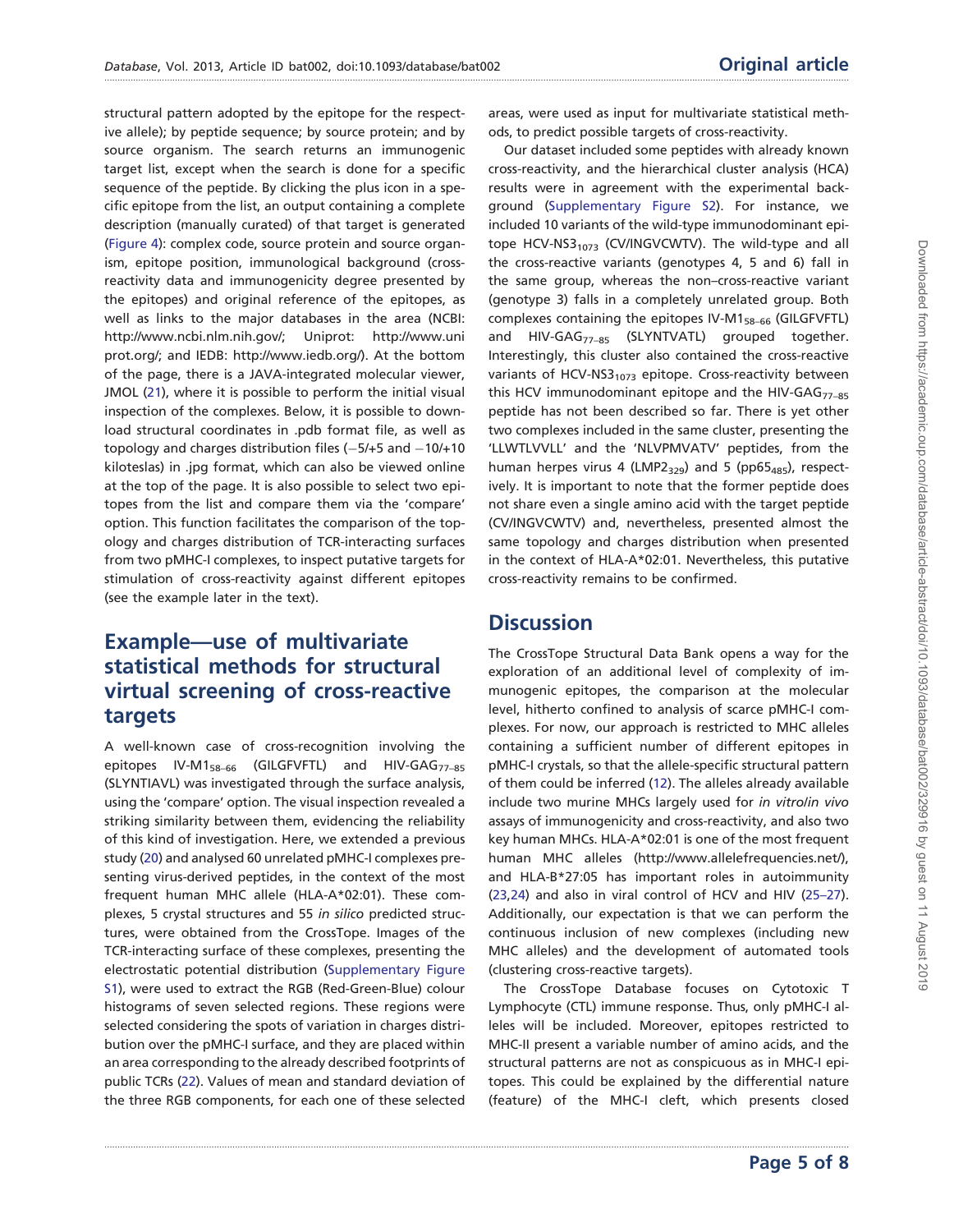<span id="page-5-0"></span>

| <b>Sequence</b>            | <b>Complex Code</b> | <b>Source Protein</b>                                                              | <b>Source Organism</b>            |                                              | Compare                         |
|----------------------------|---------------------|------------------------------------------------------------------------------------|-----------------------------------|----------------------------------------------|---------------------------------|
| AFHHVAREL                  | A0201_0001          | nef protein                                                                        |                                   | Human immunodeficiency virus 1 (HIV-1)       | □                               |
| <b>AIMDKNIIL</b>           | A0201_0002          | Non-structural protein 1 (NS1)                                                     |                                   | Influenza A virus (A/Puerto Rico/8/34(H1N1)) |                                 |
| <b>SLVIVTTFV</b>           | A0201_0003          | Glycoprotein GP85 precursor                                                        |                                   | Human herpesvirus 4 (strain B95-8)           | □                               |
|                            |                     |                                                                                    |                                   |                                              |                                 |
| <b>Sequence</b>            |                     | <b>AIMDKNIIL</b>                                                                   |                                   |                                              |                                 |
|                            |                     |                                                                                    |                                   |                                              |                                 |
|                            |                     |                                                                                    |                                   |                                              |                                 |
|                            |                     |                                                                                    | <b>TCR-interacting surface of</b> |                                              |                                 |
|                            |                     |                                                                                    | the pMHC Complex                  |                                              |                                 |
|                            |                     |                                                                                    |                                   |                                              |                                 |
|                            |                     |                                                                                    |                                   |                                              |                                 |
|                            |                     | -10 to +10 kiloteslas                                                              | 5 to +5 kiloteslas                |                                              |                                 |
| <b>Complex Information</b> |                     |                                                                                    | <b>Epitope Information</b>        |                                              |                                 |
| <b>Complex Code</b>        |                     | A0201_0002                                                                         | <b>Source Protein</b>             | Non-structural protein 1 (NS1)               |                                 |
| Deposition                 |                     | 2010-08                                                                            | Source organism                   | Influenza A virus (A/Puerto Rico/8/34(H1N1)) |                                 |
| Release                    |                     | 2010-11                                                                            | <b>Epitope Position</b>           | 122-130                                      |                                 |
| Last Modification          |                     |                                                                                    | Epitope ID by IEDB                | 2014                                         | <b>T-Cell Assay information</b> |
| <b>Structure Source</b>    |                     | CrossTope                                                                          | Immunological Background          | Immunogenic                                  |                                 |
| Structure Type             |                     | Model (D1-EM-D2)                                                                   | Reference                         | <b>Man et al. 1995</b>                       |                                 |
| MHC Allele                 |                     | HLA-A"02:01                                                                        | A0201 0002                        |                                              |                                 |
|                            |                     |                                                                                    |                                   |                                              |                                 |
|                            |                     | $\mathcal{C}$                                                                      |                                   |                                              |                                 |
|                            | pMHC 3D Structure   | PDB file (Text)<br>Topology and electrostatic potential file - 10 kiloteslas (jpg) |                                   | <b>Download</b><br>Download                  |                                 |

Figure 4. CrossTope DB output. (A) Partial list of recovered complexes in a search by MHC (HLA-A\*02:01). (B) Clicking the plus icon, the user can access information regarding both the epitope (manually curated) and the pMHC complex. Links to IEDB and Uniprot are also provided, as well to download coordinate and charges distribution files.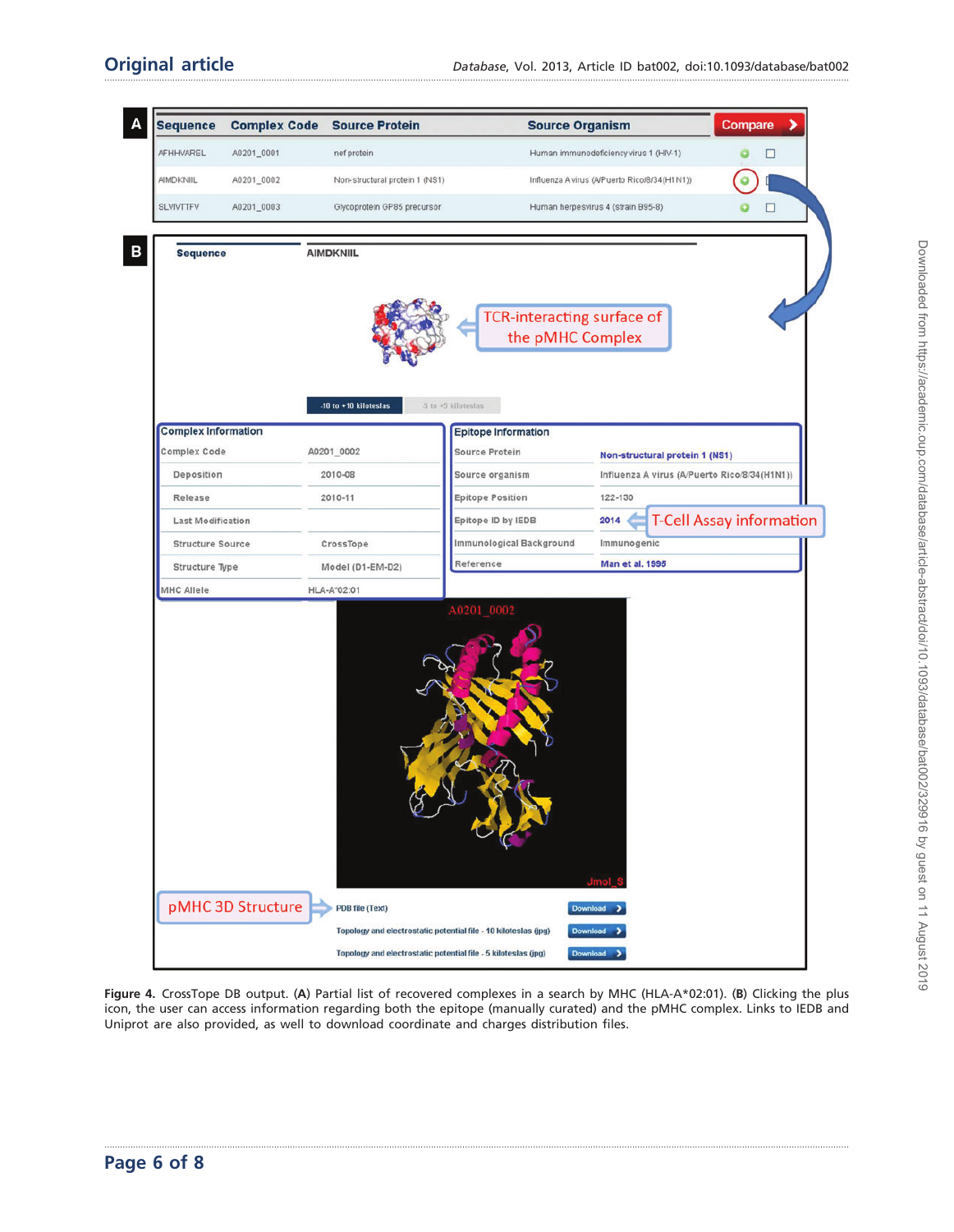<span id="page-6-0"></span>extremities, forcing in a more explicit manner the epitopes to adopt more stringent structural patterns. Moreover, for MHC-II epitopes, we would need to define which core region would be located inside the cleft, and this is more difficult to define, even for sequence predictors.

Considering that these pMHC-I complexes are the putative carriers of the immunogenic signals in cytotoxic stimulation, and that structural features of the pMHC complexes, especially regarding to charges distribution over the TCR-interacting surface, are key elements for crossreactivity and heterologous immunity the CrossTope Database was developed to give support to researchers interested in exploring such elements.

In this context, CrossTope provides images of the charges distribution over the TCR-interacting surface of each pMHC-I available in the databank for cross-reactivity prediction (as in the example provided earlier in the text). These images can be compared on line or downloaded for further analysis. We choose two different colouring spectra to represent the electrostatic potential  $(-5 \text{ to } +5)$ kT and  $-10$  to +10 kT), which will be depicted as a gradient from dark red (negative charges) to dark blue (positive charges). The PDB file for each complex is also provided, allowing the users to generate their own charges distribution file through the GRASP2 program ([28\)](#page-7-0), as well as to perform other structural analysis. It is important to note that the most important regions for predicting cross-reactivity in one subset might vary according to the MHC allele and even the T-cell population that is being considered. Therefore, here we just provided one example of how these surface images can be used to make predictions about cross-reactivity. Other researchers might want to define their own selected regions for analysis. In any case, the regions contacted by the TCR will be represented within the TCR-interacting surface, which are represented in the images available in our database.

Our ultimate goal is to provide a platform that allows scientists to perform the prospection of new cross-reactive targets, or even to identify the molecular basis for triggering an adequate immune response, envisaging a new generation of vaccines.

## Supplementary Data

[Supplementary data](http://database.oxfordjournals.org/lookup/suppl/doi:10.1093/database/bat002/-/DC1) are available at Database Online.

## Acknowledgements

This research was performed with resources from the Centro Nacional de Supercomputação da Universidade Federal do Rio Grande do Sul (CESUP/UFRGS). The authors thank Jader Peres da Silva and Francis Maria Báo Zambra for their inestimable help in the construction of pMHC-I complexes.

## Funding

CNPq, CAPES (Process No 23038.035722/2008-19) and a grant from Bill & Melinda Gates Foundation through the Grand Challenges Exploration Initiative (Grant ID 53049). Funding for open access charge: Programa de Pós-Graduação em Genética e Biologia Molecular (PPGBM/UFRGS).

Conflict of interest. None declared.

## **References**

- 1. Brehm,M.A., Selin,L.K. and Welsh,R.M. (2004) CD8 T cell responses to viral infections in sequence. Cell. Microbiol., 6, 411–421.
- 2. Clute,S.C., Watkin,L.B., Cornberg,M. et al. (2005) Cross-reactive influenza virus-specific CD8+ T cells contribute to lymphoproliferation in Epstein-Barr virus-associated infectious mononucleosis. J. Clin. Invest., 115, 3602–3612.
- 3. Selin,L.K., Cornberg,M., Brehm,M.A. et al. (2004) CD8 memory T cells: cross-reactivity and heterologous immunity. Semin. Immunol., 16, 335–347.
- 4. Welsh,R.M., Che,J.W., Brehm,M.A. et al. (2010) Heterologous immunity between viruses. Immunol. Rev., 235, 244–266.
- 5. Vieira,G.F. and Chies,J.A. (2005) Immunodominant viral peptides as determinants of cross-reactivity in the immune system–Can we develop wide spectrum viral vaccines? Med. Hypotheses, 65, 873-879.
- 6. Eswar,N., Webb,B., Marti-Renom,M.A. et al. (2006) Comparative protein structure modeling using Modeller. Curr. Protoc., Bioinformatics, Chapter 5, Unit 5.6.
- 7. Pieper,U., Webb,B.M., Barkan,D.T. et al. (2011) ModBase, a database of annotated comparative protein structure models, and associated resources. Nucleic Acids Res., 39, D465–D474.
- 8. Soding,J., Biegert,A. and Lupas,A.N. (2005) The HHpred interactive server for protein homology detection and structure prediction. Nucleic Acids Res., 33, W244–W248.
- 9. Kelley,L.A. and Sternberg,M.J. (2009) Protein structure prediction on the Web: a case study using the Phyre server. Nat. Protoc., 4, 363–371.
- 10. Roy,A., Kucukural,A. and Zhang,Y. (2010) I-TASSER: a unified platform for automated protein structure and function prediction. Nat. Protoc., 5, 725–738.
- 11. Fülber, C.C., Antunes, D.A., Rigo, M.M. et al. (2010) Reconstruction of MHC alleles by cross modeling and structural assessment. In: Proceedings of BIOCOMP, pp. 459–463.
- 12. Antunes,D.A., Vieira,G.F., Rigo,M.M. et al. (2010) Structural allele-specific patterns adopted by epitopes in the MHC-I cleft and reconstruction of MHC:peptide complexes to cross-reactivity assessment. PLoS One, 5, e10353.
- 13. Velloso,L.M., Michaelsson,J., Ljunggren,H.G. et al. (2004) Determination of structural principles underlying three different modes of lymphocytic choriomeningitis virus escape from CTL recognition. J. Immunol., 172, 5504–5511.
- 14. Bordner,A.J. and Abagyan,R. (2006) Ab initio prediction of peptide-MHC binding geometry for diverse class I MHC allotypes. Proteins, 63, 512–526.
- 15. Todman,S.J., Halling-Brown,M.D., Davies,M.N. et al. (2008) Toward the atomistic simulation of T cell epitopes automated construction of MHC: peptide structures for free energy calculations. J. Mol. Graph. Model., 26, 957–961.